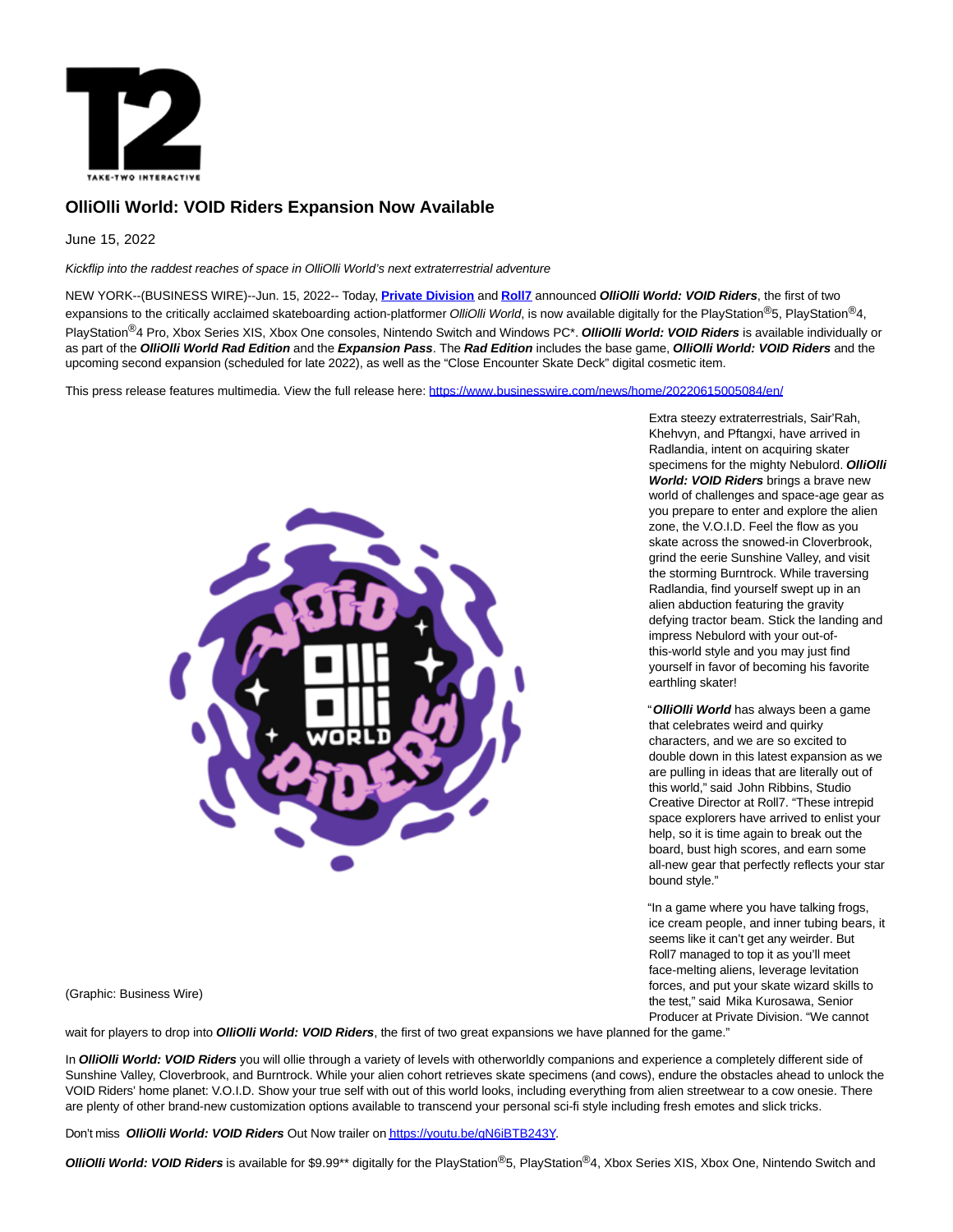PC\*. VOID Riders is also included in the **Expansion Pass** for \$14.99\*\* and it is part of the **Rad Edition**, a deluxe version of the game, available for \$44.99\*\* which includes the base game, **OlliOlli World: VOID Riders** and the upcoming second expansion (scheduled for late 2022), as well as the "Close Encounter Skate Deck" digital cosmetic item. The expansion requires the base game in order to play. **OlliOlli World: VOID Riders** is rated Everyone 10+ by the ESRB. For more information on **OlliOlli World**, subscribe o[n YouTube,](https://cts.businesswire.com/ct/CT?id=smartlink&url=https%3A%2F%2Fwww.youtube.com%2Fchannel%2FUCgcSwHteqZ37OJ-sjWAXu7w&esheet=52749582&newsitemid=20220615005084&lan=en-US&anchor=YouTube&index=4&md5=3bbe54149a55678b2cb3ad571cfed417) follow us on [Twitter o](https://cts.businesswire.com/ct/CT?id=smartlink&url=https%3A%2F%2Ftwitter.com%2FOlliOlligame&esheet=52749582&newsitemid=20220615005084&lan=en-US&anchor=Twitter&index=5&md5=981744c2fff08dfe87e5d50d542024ae)[r TikTok,](https://cts.businesswire.com/ct/CT?id=smartlink&url=https%3A%2F%2Fwww.tiktok.com%2F%40olliolligame&esheet=52749582&newsitemid=20220615005084&lan=en-US&anchor=TikTok&index=6&md5=aa7ec77045df0bd4e18f22e1016ad43a) like us on [Facebook,](https://cts.businesswire.com/ct/CT?id=smartlink&url=https%3A%2F%2Fwww.facebook.com%2FOlliOlligame%2F&esheet=52749582&newsitemid=20220615005084&lan=en-US&anchor=Facebook&index=7&md5=1856f5fd0a12c95a2682e1b61b4dbad5) and visit [OlliOlliGame.com.](https://cts.businesswire.com/ct/CT?id=smartlink&url=http%3A%2F%2Folliolligame.com%2F&esheet=52749582&newsitemid=20220615005084&lan=en-US&anchor=OlliOlliGame.com&index=8&md5=ee42b27595a2bf3bf1bdef3e12fabd13)

\*A copy of **OlliOlli World** on the same platform is required to play DLC and Expansion Pass content. \*\*Based on Private Division's suggested retail price. Actual retail price may vary. See retailer for info.

Private Division is a publishing label of Take-Two Interactive Software, Inc. (NASDAQ:TTWO).

# **About Roll7**

Now a Private Division studio, Roll7 is [a BAFTA a](https://cts.businesswire.com/ct/CT?id=smartlink&url=https%3A%2F%2Furldefense.proofpoint.com%2Fv2%2Furl%3Fu%3Dhttps-3A__www.roll7.co.uk_single-2Dpost_2015_03_16_OlliOlli-2Dwins-2DBest-2DSports-2DGame-2Dat-2Dthe-2DBAFTA-2DGames-2DAwards%26d%3DDwMFaQ%26c%3DRKDswobrOGdp5vDCbl5XjxW8HqrsRSr80dGTvu3rE9Q%26r%3DeJlhp23XwcHMt2IduQSwu6_3zqOm0cQv4oxWxwPcpbwg7836nLWYtoC5uLnY0HPC%26m%3DyzvDSXUx3E7RuRAnHNL3DoD7DN09TMWOMV2aKEKl5kk%26s%3DiW4HVg3z_BIA5Y18DnWk6QCgH-cjx_nCKC55UWIsjag%26e%3D&esheet=52749582&newsitemid=20220615005084&lan=en-US&anchor=BAFTA&index=9&md5=2fb496e80d1536874d30d07eba96d0d1)nd multi-award winning video game developer based in London. Since 2008, the studio has re-defined genres, creating award winning games that engage players with remarkable worlds, stylish visuals and intuitive, deep mechanics. The studio has been run as a distributed operation since 2015 and as such is a magnet for some of the most remarkable development talent from across the UK and around the world. Roll7 is best known for the OlliOlli Series, NOT A HERO, and Laser League. Roll7 is a wholly-owned studio of Private Division and Take-Two Interactive Software.

## **About Private Division**

Private Division is a developer-focused publisher that partners with the finest creative talent in the video game industry, empowering studios to develop the games that they are passionate about creating, while providing the support that they need to make their titles critically and commercially successful on a global scale. The Label publishes the Kerbal Space Program franchise, Ancestors: The Humankind Odyssey from Panache Digital Games, The Outer Worlds from Obsidian Entertainment, Disintegration from V1 Interactive, and OlliOlli World from Roll7, with future unannounced projects in development with Moon Studios, Die Gute Fabrik, Evening Star, Piccolo Studio, Yellow Brick Games, and other esteemed independent developers. Private Division publishes the physical retail edition of Hades from Supergiant Games on PlayStation® and Xbox consoles. Private Division continues to build its internal studio capacity, with Roll7 and Intercept Games as internal developers for the Label. Private Division is headquartered in New York City with offices in Seattle, Las Vegas, Munich, and Singapore. For more information, please visi[t www.privatedivision.com.](https://cts.businesswire.com/ct/CT?id=smartlink&url=http%3A%2F%2Fwww.privatedivision.com%2F&esheet=52749582&newsitemid=20220615005084&lan=en-US&anchor=www.privatedivision.com&index=10&md5=ff31d5a114ad727828b98d2b8bb229df)

### **About Take-Two Interactive Software**

Headquartered in New York City, Take-Two Interactive Software, Inc. is a leading developer, publisher, and marketer of interactive entertainment for consumers around the globe. The Company develops and publishes products principally through Rockstar Games, 2K, Private Division, and Zynga. Our products are currently designed for console gaming systems, PC, and Mobile including smartphones and tablets, and are delivered through physical retail, digital download, online platforms, and cloud streaming services. The Company's common stock is publicly traded on NASDAQ under the symbol TTWO.

All trademarks and copyrights contained herein are the property of their respective holders.

### **Cautionary Note Regarding Forward-Looking Statements**

This press release contains "forward-looking statements" as that term is defined under the Private Securities Litigation Reform Act of 1995 and other securities laws. For these statements, Take-Two claims the protection of the safe harbor for forward-looking statements contained in Section 27A of the Securities Act of 1933 and Section 21E of the Securities Exchange Act of 1934. These statements are based on current expectations, estimates, or forecasts about our businesses, the industries in which Take-Two operates, and the current beliefs and assumptions of management of Take-Two; they do not relate strictly to historical or current facts. Without limiting the foregoing, words or phrases such as "expect," "anticipate," "goal," "project," "intend," "plan," "believe," "seek," "may," "could," "aspire," and variations of such words and similar expressions generally identify forward-looking statements. In addition, any statements that refer to predictions or projections of our future financial performance, anticipated growth, strategic objectives, performance drivers and trends in the businesses of Take-Two, and other characterizations of future events or circumstances are forwardlooking statements. Readers are cautioned that these forward-looking statements are only predictions about future events, activities or developments and are subject to numerous risks, uncertainties, and assumptions that are difficult to predict, including: risks that the Combination disrupts the current plans and operations of Take-Two; the diversion of the management team of Take-Two from its ongoing business operations; the ability of Take-Two to retain key personnel; the ability of Take-Two to realize the benefits of the Combination, including net bookings opportunities and cost synergies; the ability to successfully integrate Old Zynga's business with Take-Two's business or to integrate the businesses within the anticipated timeframe; the outcome of any legal proceedings that may be instituted against Old Zynga or Take-Two in connection with the Combination; the uncertainty of the impact of the COVID-19 pandemic and measures taken in response thereto; the effect of economic, market or business conditions, including competition, consumer demand and the discretionary spending patterns of customers, or changes in such conditions, have on the operations, revenue, cash flow, operating expenses, employee hiring and retention, relationships with business partners, the development, launch or monetization of games and other products, and customer engagement, retention and growth, in each case, of Zynga and Take-Two; the risks of conducting the businesses of Zynga and Take-Two internationally; the impact of changes in interest rates by the Federal Reserve and other central banks; the impact of potential inflation, volatility in foreign currency exchange rates and supply chain disruptions; and the ability to maintain acceptable pricing levels and monetization rates for the games of Zynga and Take-Two. Zynga and Take-Two caution that undue reliance should not be placed on such forwardlooking statements, which speak only as of the date made. Other important factors and information are contained in Take-Two's and Old Zynga's most recent Annual Reports on Form 10-K, including the risks summarized in the section entitled "Risk Factors," Old Zynga's most recent Quarterly Reports on Form 10-Q, and each company's other periodic filings with the Securities and Exchange Commission. Zynga and Take-Two expressly disclaim any obligation or undertaking to release publicly any updates or revisions to any forward-looking statements contained herein to reflect any change in the expectations of Zynga and Take-Two with regard thereto or any change in events, conditions or circumstances on which any such statement is based.

View source version on [businesswire.com:](http://businesswire.com/)<https://www.businesswire.com/news/home/20220615005084/en/>